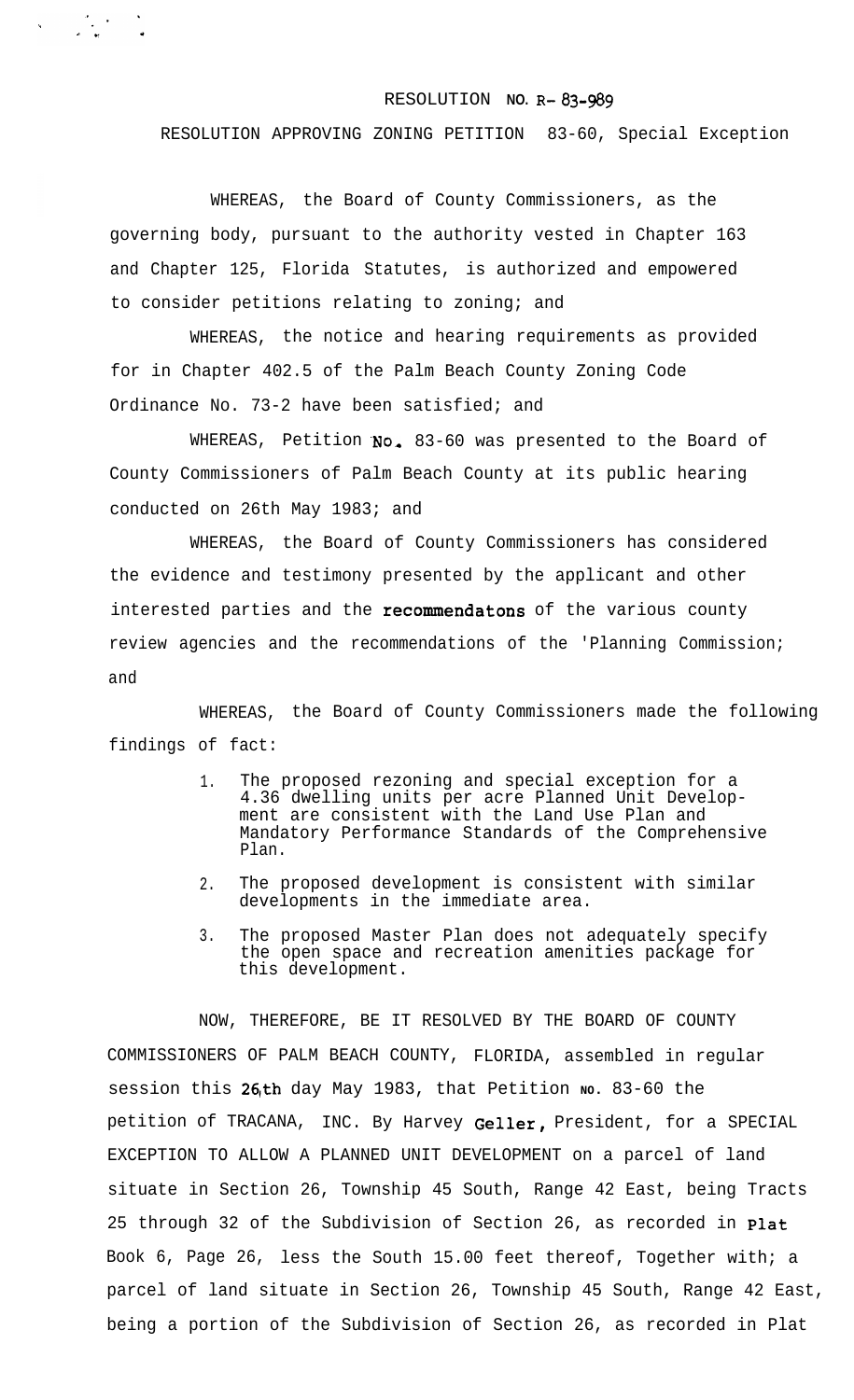Book 6, Page 26, being bounded as follows: On the North, by a line 35.00 feet South of and parallel with the Northerly lines of Tracts 5, 12 and 25 of the aforesaid subdivision of Section 26; On the South, by a line 155.00 feet South of and parallel with said North lines of Tracts 5, 12 and 25; On the West, by a line 1014.46 feet East of and parallel with the West lines of Tracts 25 through 32 of the aforesaid subdivision of Section 26; On the East, by the East line of Tract 5 of the aforesaid subdivision of Section 26. Said property located on the west side of Military Trail (S.R.809), approximately .5 mile south of Boynton Road (S.R.804) was approved as advertised subject to the following conditions:

- 1. This development must retain onsite the first one inch of the stormwater runoff per Palm Beach County Subdivision and Platting Ordinance 73-4, as amended.
- 2. The developer shall provide the construction plans for Boynton Beach Boulevard as a 4-lane median section expandable to a six-lane median section from the east right-of-way of the E-3 Canal through Jog Road to include the appropriate tapers per the County Engineer's approval. These plans shall contain, but not be limited to, drainage and bridge plans over the E-3 Canal. These plans shall be approved prior to or concurrent with the filing of the first plat or within 6 months of Special Exception approval, whichever shall first occur.
- 3, The developer shall contribute the sum of One Hundred Thousand Dollars (\$100,000,00) toward the cost of meeting this project's direct and identifiable traffic impact at the time of the 201st building permit, however in no event later than 24 months of Special Exception approval toward the construction program for Boynton West Road. option however, Palm Beach County may at it's use this money for any road improvement program located within the project area.
- 4. The developer shall construct at the project's entrance road and Military Trail, concurrent with the 4-laning of Military Trail:
	- left turn lane, south approach a)
	- $b)$ right turn lane, north approach
	- c) traffic signalization if warranted within 5 years
- 5. The property owner shall provide access to the Planned unit Development by way of a dedicated right-of-way.
- 6. Reasonable precautions shall be exercised during site development to insure that dust particles from this property do not become a nuisance to neighboring properties.
- 7. Reasonable measures shall be employed during site development to insure that no pollutants from this property will entaradjacent or nearby surface waters.
- 8. The Master Plan shall be amended prior to Site Plan Certification to provide more information regarding the required open spaces, recreation amenities, and pedestrian articulation system.
- 9. This development shall be limited to townhouse, garden apartment, and duplex-type development of two stories